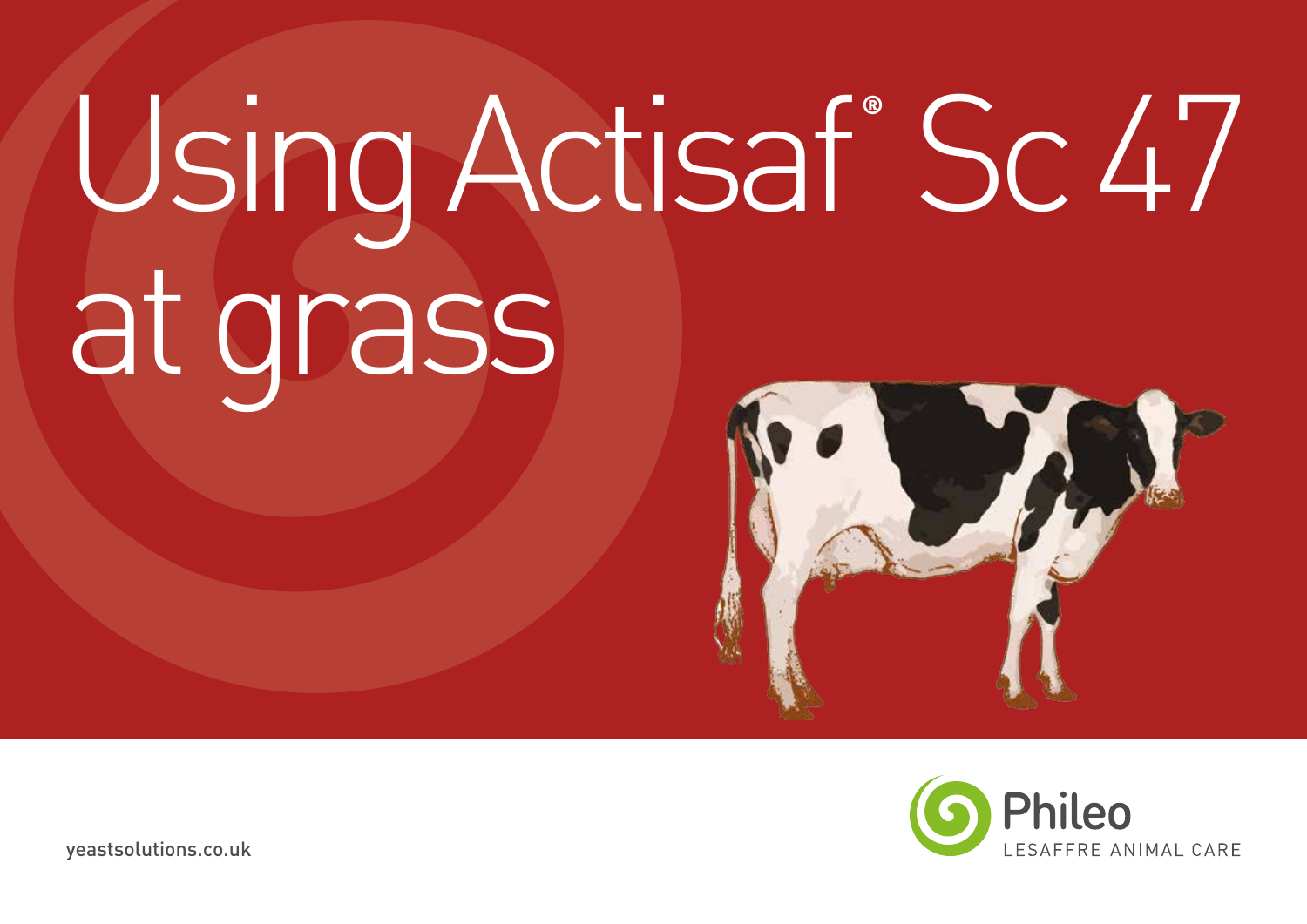# **What is Actisaf®?**

- Actisaf<sup>®</sup> is a live yeast of the species Saccharomyces cerevisiae.
- Yeast are single cell organisms which are classified as fungi.
- The most common use of live yeast is in the making of bread.
- Yeast ferments carbohydrates to produce carbon dioxide and it is this process that is so useful - by respiring oxygen, and producing carbon dioxide it causes the bread to rise.
- It is this same property of yeast the consumption of oxygen - that makes it so useful when feeding ruminants such as dairy cows and beef animals.



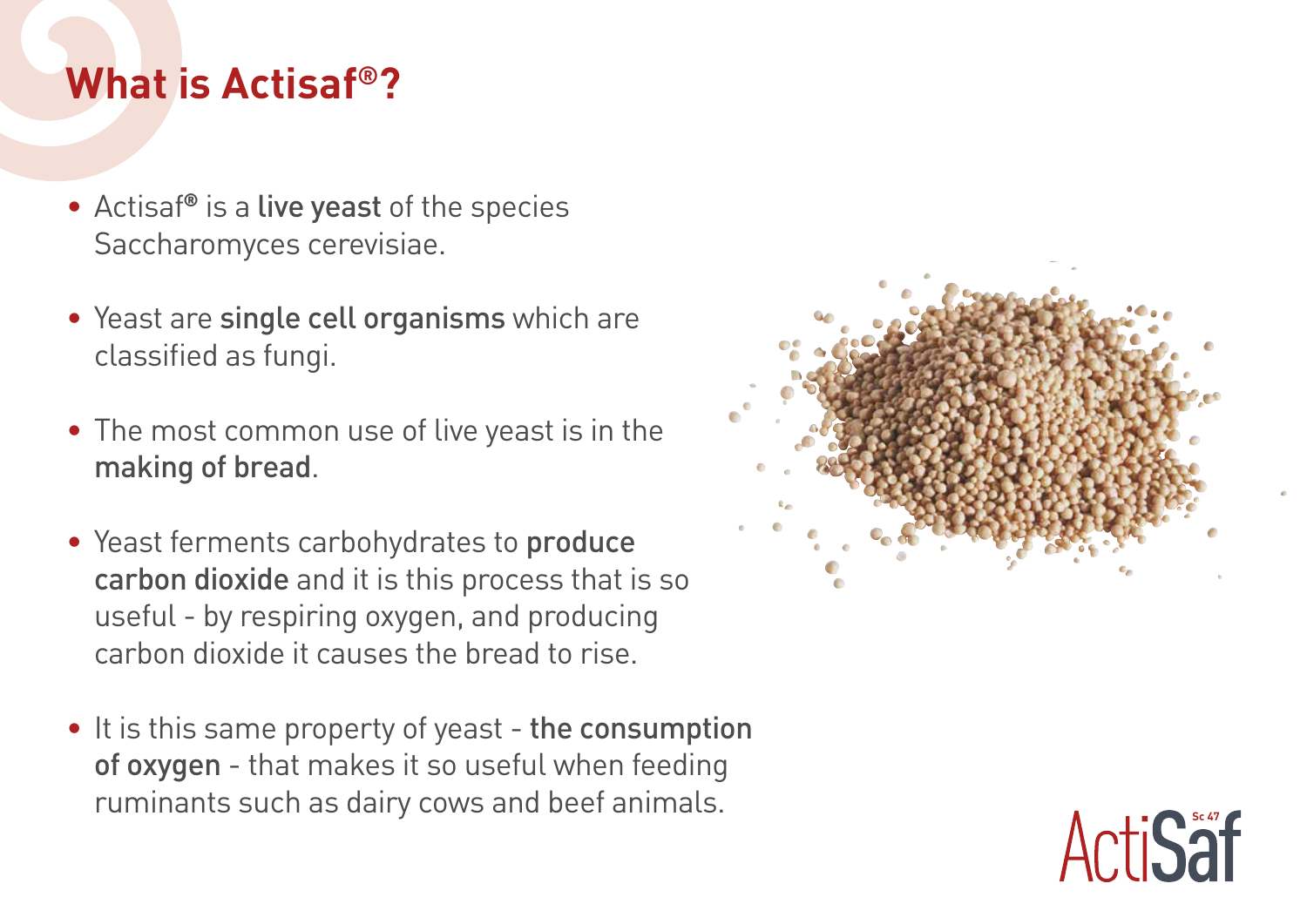One gram of Actisaf contains 10 billion live cells.

An Actisaf yeast prill is a bit like a Malteser - the unique drying process results in a layer of dead cells around the edge of the prill (like the chocolate on the Malteser!) that protect the live yeast cells within.



The stability afforded by the coating of dead cells ensures that Actisaf is the most heat stable live yeast available, making it ideal for incorporation into pelleted feed through a mill.

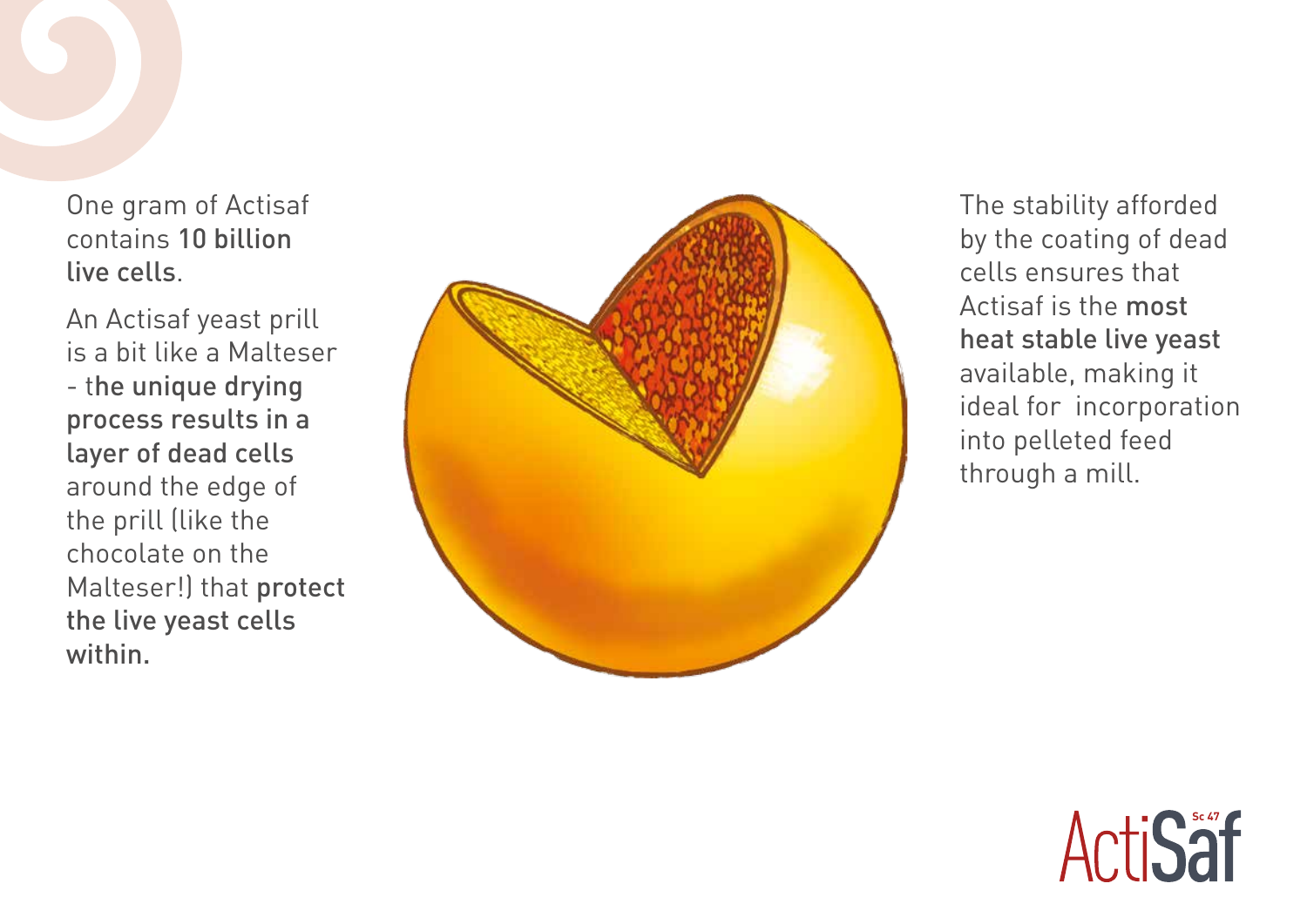- Actisaf is produced by Phileo Lesaffre Animal Care, part of Lesaffre, the world's largest manufacturer of yeast. Around 40% of the world's yeast is made by Lesaffre!
- Actisaf is produced by a fermentation process in the production plant in Lille.



![](_page_3_Picture_3.jpeg)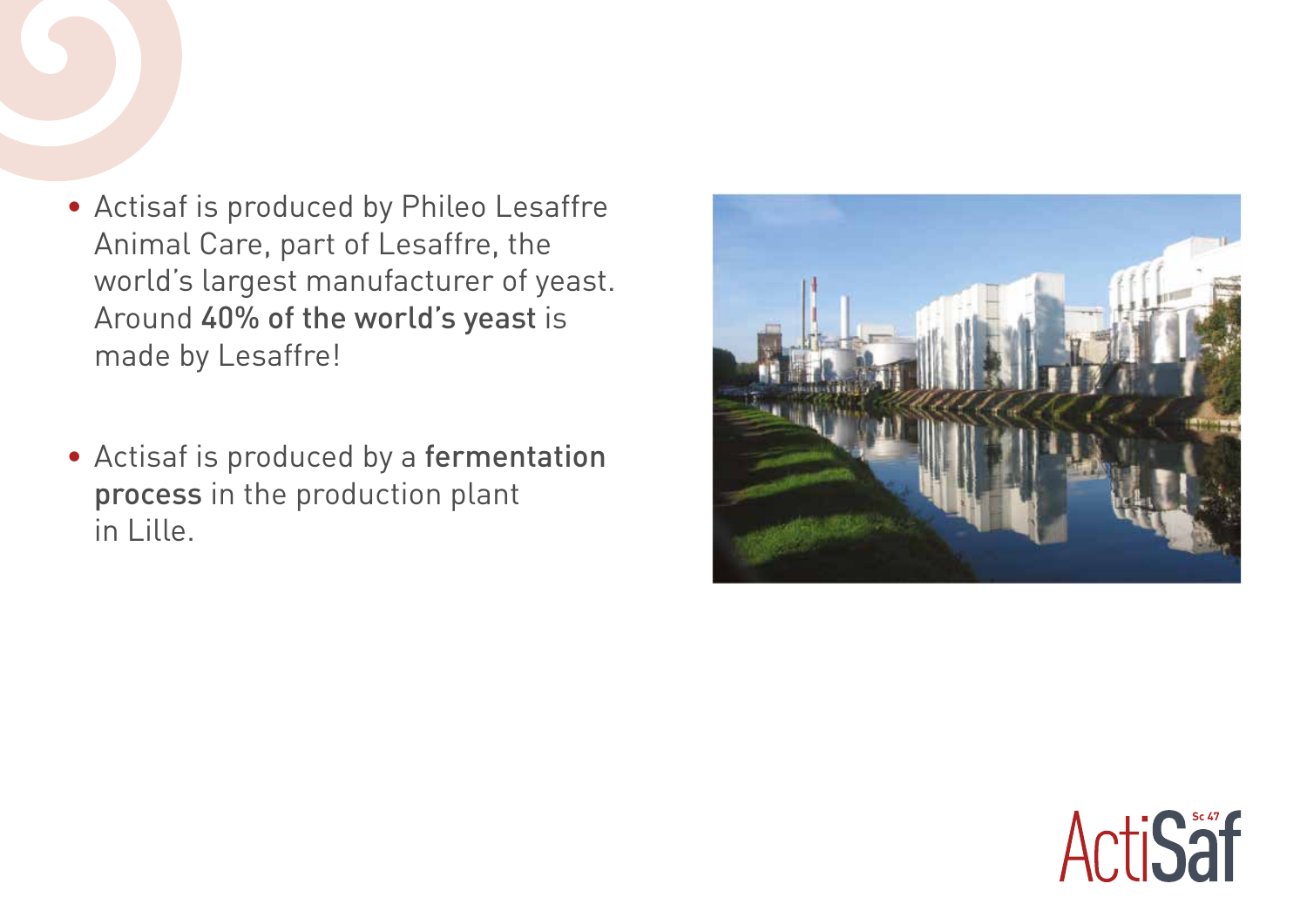# **Why feed grass?**

![](_page_4_Picture_1.jpeg)

![](_page_4_Picture_2.jpeg)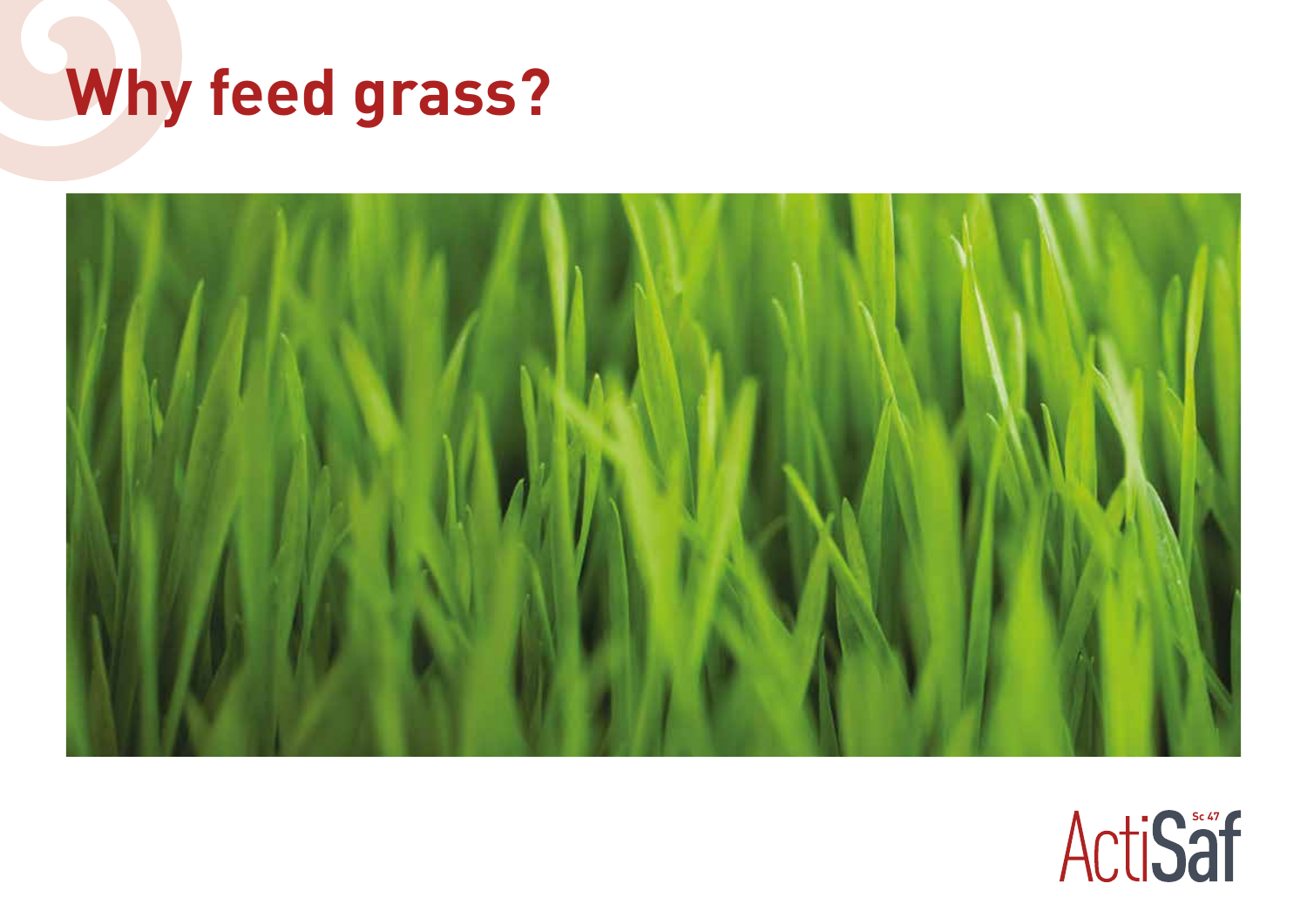# **The nutritional benefits of spring grass**

|                  | <b>Sample 1</b> | <b>Sample 2</b> |
|------------------|-----------------|-----------------|
| Dry matter %     | 22.0            | 17.7            |
| D-Value          | 76              | 74              |
| ME-MJ/kg         | 11.8            | 11.5            |
| NDF <sub>%</sub> | 42.6            | 38.5            |
| Sugar %          | 21.4            | 14.3            |

Taking the average digestibility of the above samples, for a cow consuming 17 kg DM of grazed grass she will consume sufficient energy to support maintenance plus a milk yield of 26 litres

![](_page_5_Picture_3.jpeg)

![](_page_5_Picture_4.jpeg)

Grass analysis - May **Grass analysis - May**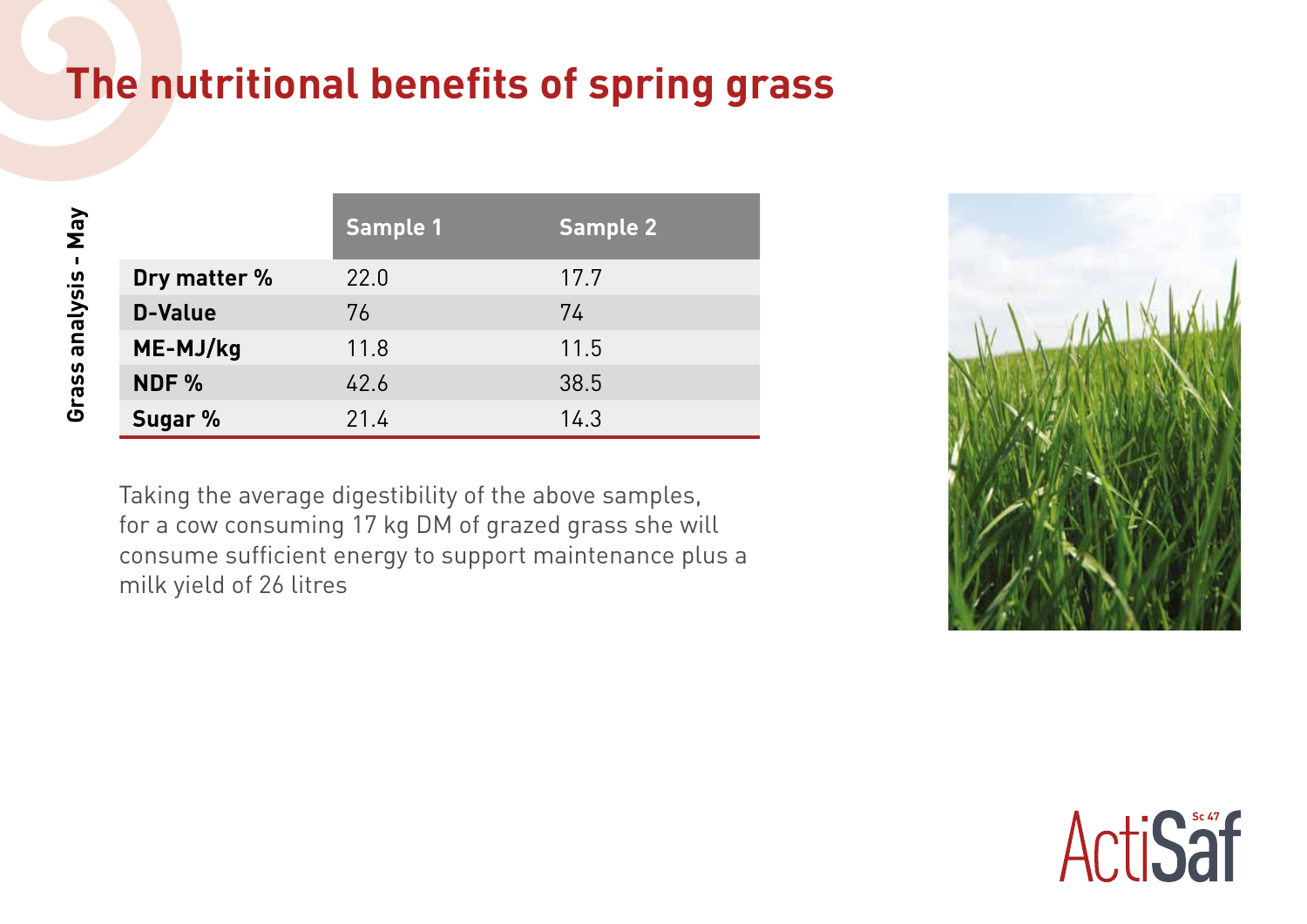## **The digestion of spring grass in the rumen**

- The rumen is a large fermentation chamber (similar to an anaerobic digester) that is packed full of microbes.
- These rumen microbes digest grass, forages and cereals to make energy available to the cow, as well as synthesising microbial protein from ammonia, which is essential for milk production, fertility and maintenance.
- The rumen microbes require a low oxygen environment and rumen pH to be kept between 6.0 - 7.0 so that they can optimise feed digestion and hence the production of energy and the creation of microbial protein.

![](_page_6_Picture_4.jpeg)

The rumen is around 120 litres in size - about the same as a wheelie bin!

![](_page_6_Picture_6.jpeg)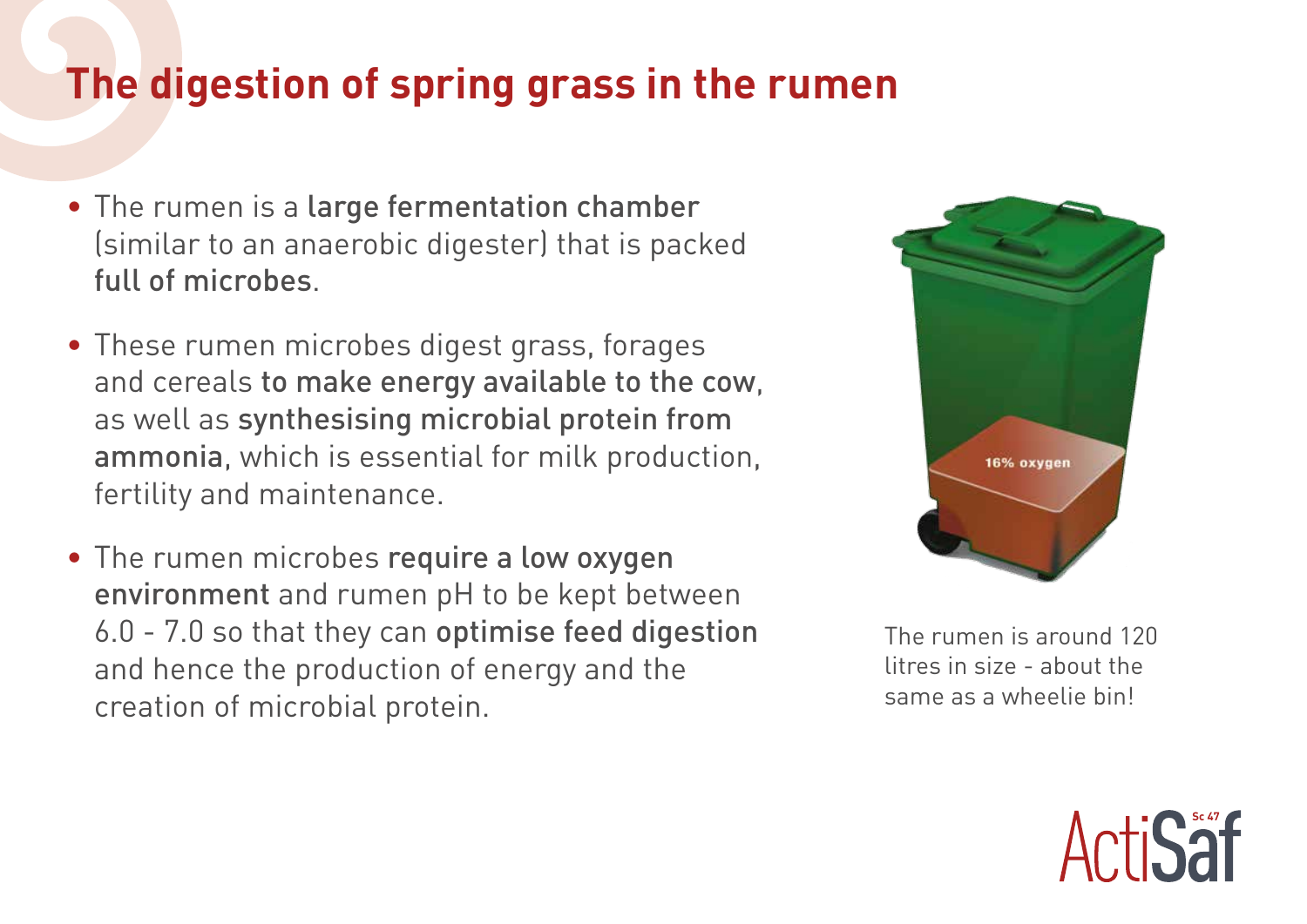# **The financial benefit of spring grass**

Dietary cost to sustain maintenance plus 30 litres (spring 2016)

|                                | Indoor         | <b>Grazing plus</b><br>buffer and<br>parlour feed | <b>Grazing &amp;</b><br>parlour feed |
|--------------------------------|----------------|---------------------------------------------------|--------------------------------------|
| Grass silage (11.0 Mj / kg DM) | 12             |                                                   |                                      |
| Blend (13.0 Mj / kg DM)        | $\overline{6}$ |                                                   |                                      |
| Compound (13.3 Mj / kg DM)     | 1.7            | 5.2                                               | 5.7                                  |
| Maize silage (11.5 Mj / kg DM) |                | 4.5                                               |                                      |
| Grazed grass (11.5 Mj / kg DM) |                | 10                                                | 14                                   |
| <b>Total DM intake</b>         | 19.7           | 19.7                                              | 19.7                                 |
| Diet cost / hd / $E$ / day     | $2.82$ (€3.58) | $2.47$ (€3.14)                                    | $2.28$ (€2.90)                       |
| Diet cost $E/day/100$ cow herd | 282 [€358]     | $247$ (£314)                                      | 228 (€290)                           |

Each day spent grazing represents a dietary saving of £0.54 / cow / day or £54 / day for a 100 cow herd

Grazed grass @ £70/tonne DM (€89/t) Grass silage @ £100/tonne DM (€127/t) Maize silage @ £130/tonne DM (€165/t) Blend @ £180/tonne fresh (€229/t) Compound @ £200/tonne fresh (€254/t)

![](_page_7_Picture_5.jpeg)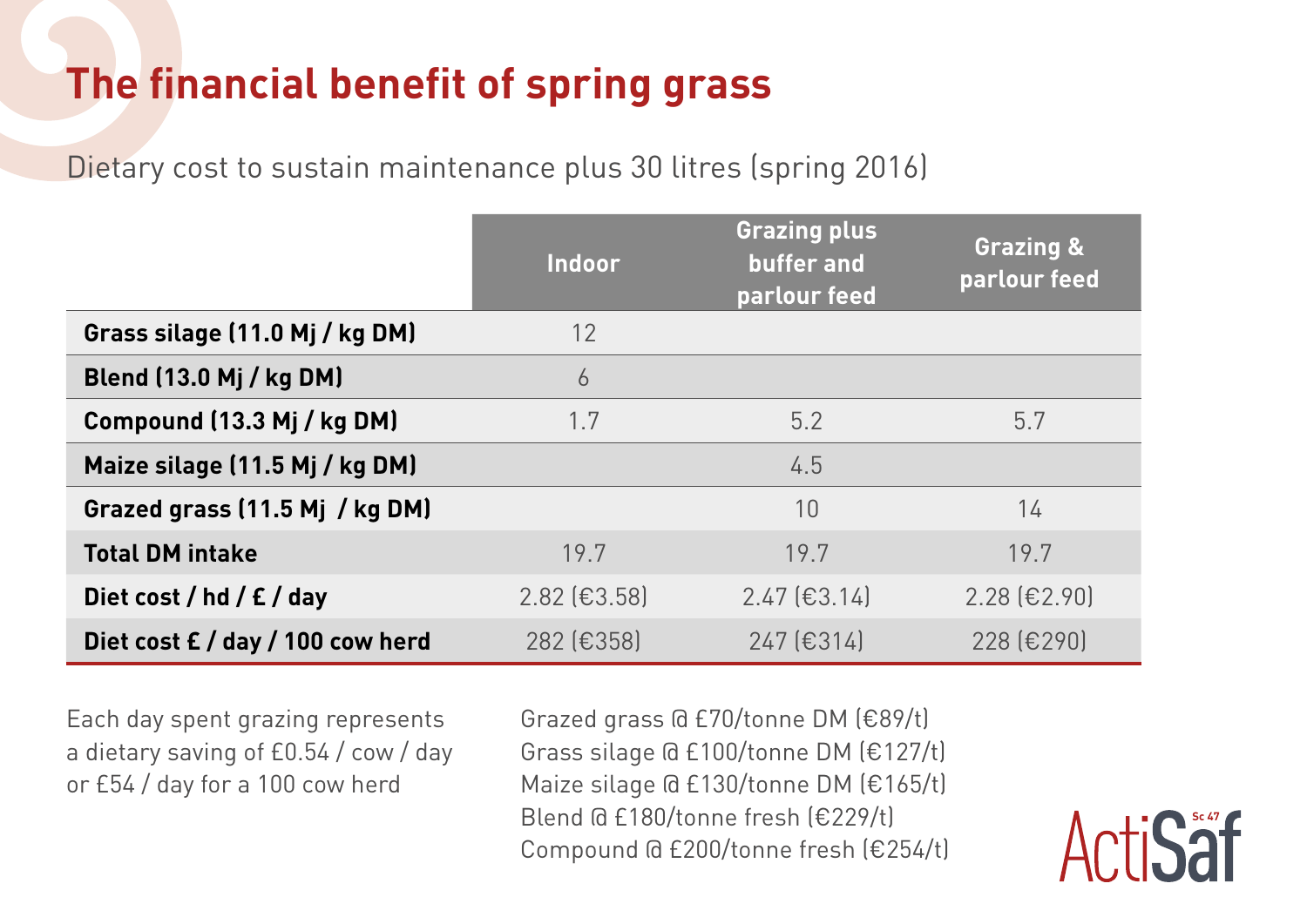# **But grazed grass has its limitations!**

- The dry matter and nutrient analysis of grass is highly unpredictable and can fluctuate from morning to evening, let alone over the course of a week.
- This variability makes it extremely difficult to predict dry matter intake from grass and the intake of essential nutrients such as energy, protein, oil and fibre.
- Lush spring grass can contain relatively high levels of crude protein (25%+). Protein is degraded to ammonia in the rumen and the microbes use it to create microbial protein. Excess ammonia breakdown in the rumen increases:
	- Energy deficit in early lactation
	- Body condition loss
	- Ketosis
	- Embryo mortality

![](_page_8_Picture_8.jpeg)

![](_page_8_Picture_9.jpeg)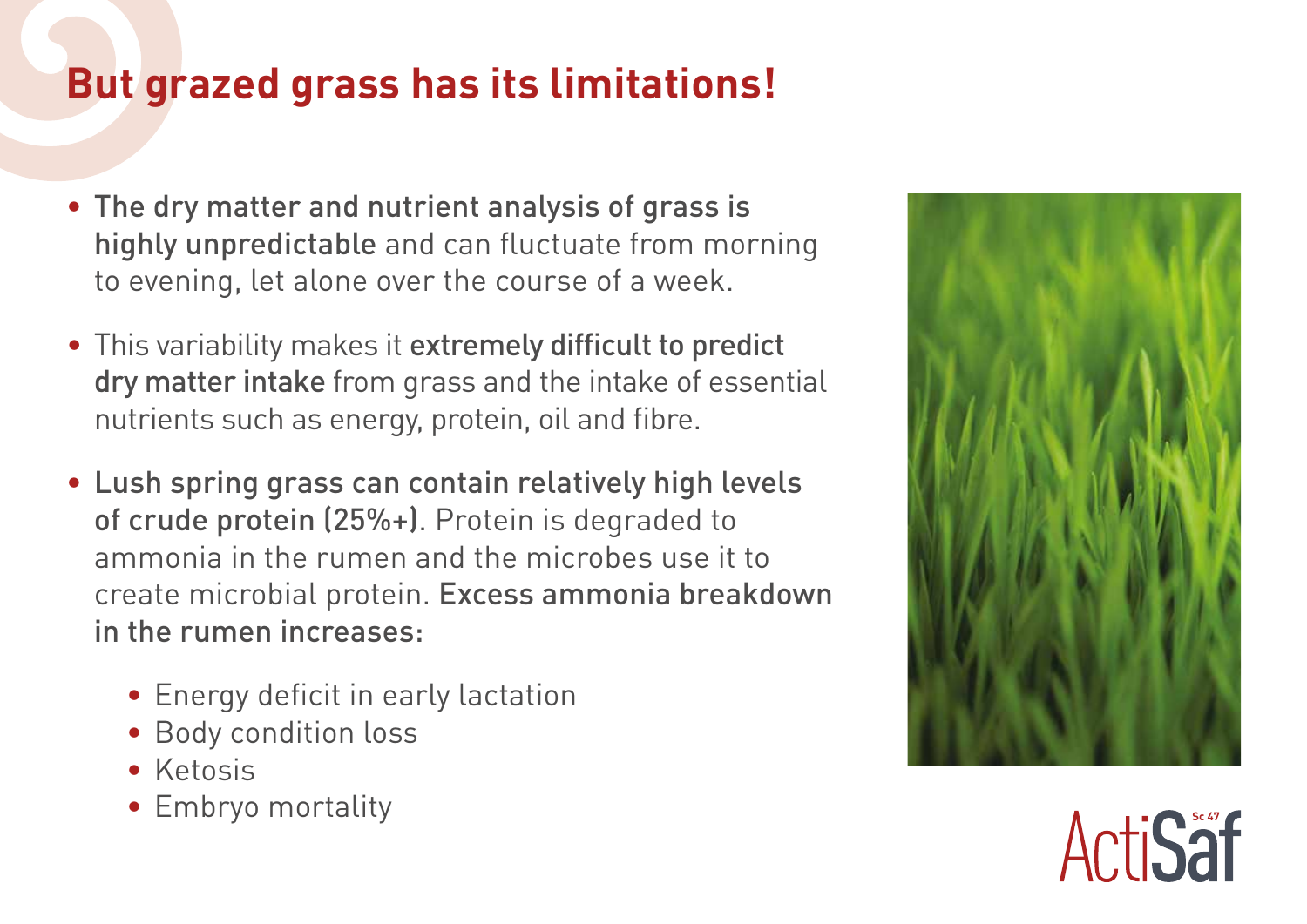### **But grazed grass has its limitations!**

- Grass swards can also contain a high sugar %, which is beneficial for milk yield and solids.
- Excess sugar in the grass, coupled with low effective fibre (stem) can adversely impact on rumen health and function. Also, continuously grazing wet grass can pose problems for dairy cows.
- For example a cow consuming 15 kg DM of grass at 13% sugars would be consuming 1.95 kg of sugar which is the equivalent of feeding 17 kg fresh weight of fodder beet:

| Amount of<br>grass fed | % sugar | kg sugar/day | <b>Equivalent</b><br>fodder beet<br>(kg) fresh |
|------------------------|---------|--------------|------------------------------------------------|
| 15kg DM                | 13.00   | 1.95         |                                                |

![](_page_9_Picture_5.jpeg)

Acti**Saf**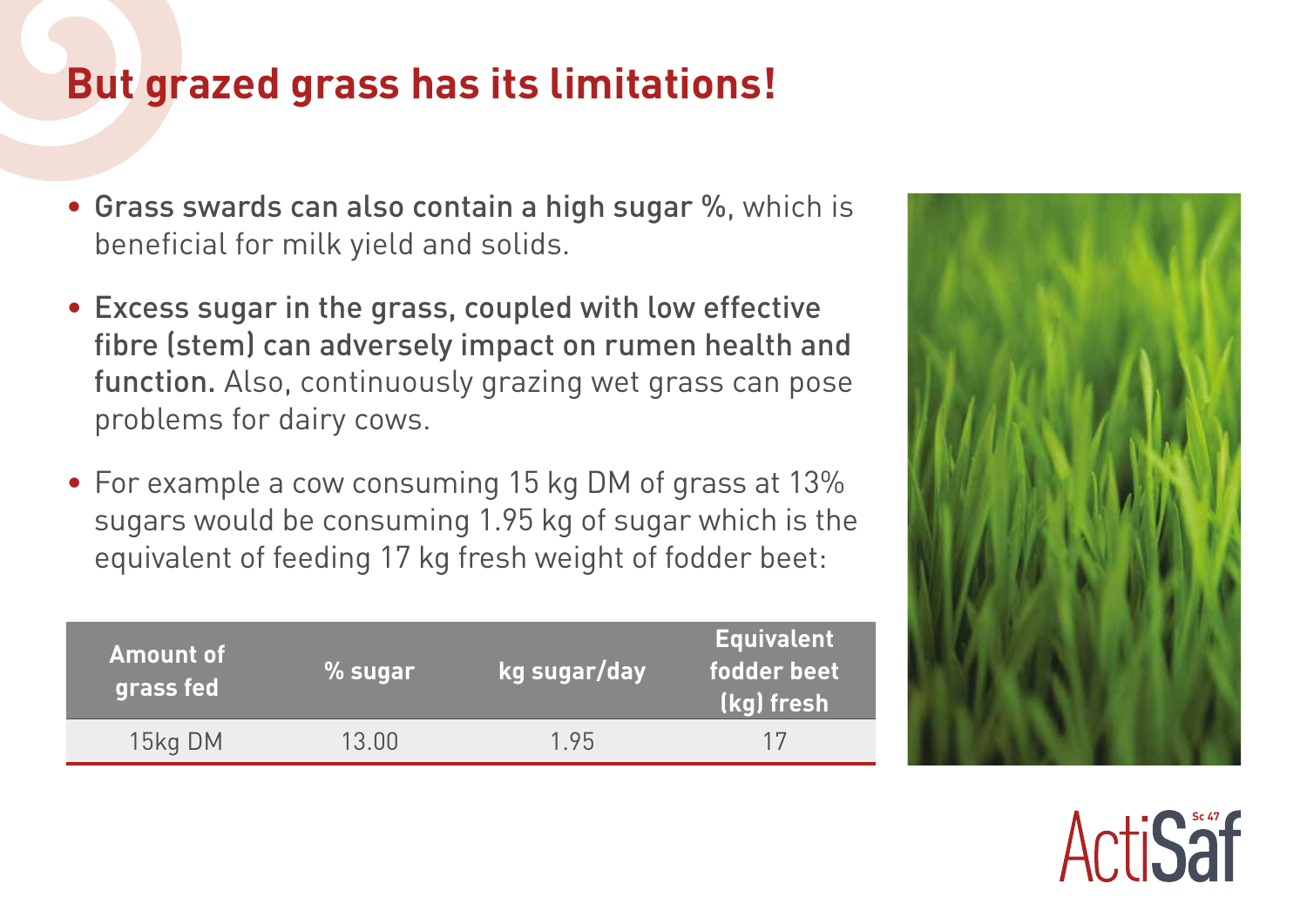- Grass high in sugars is rapidly fermented by the rumen microbes, which can contribute to a sharp decrease in rumen pH.
- Low grass fibre levels limit rumen scratch factor leading to reduced rumination, saliva flow and ultimately rumen buffering, which also contributes to a decline in rumen pH

![](_page_10_Picture_2.jpeg)

Sub optimal rumen pH leads to the development of acidosis

![](_page_10_Picture_4.jpeg)

![](_page_10_Picture_5.jpeg)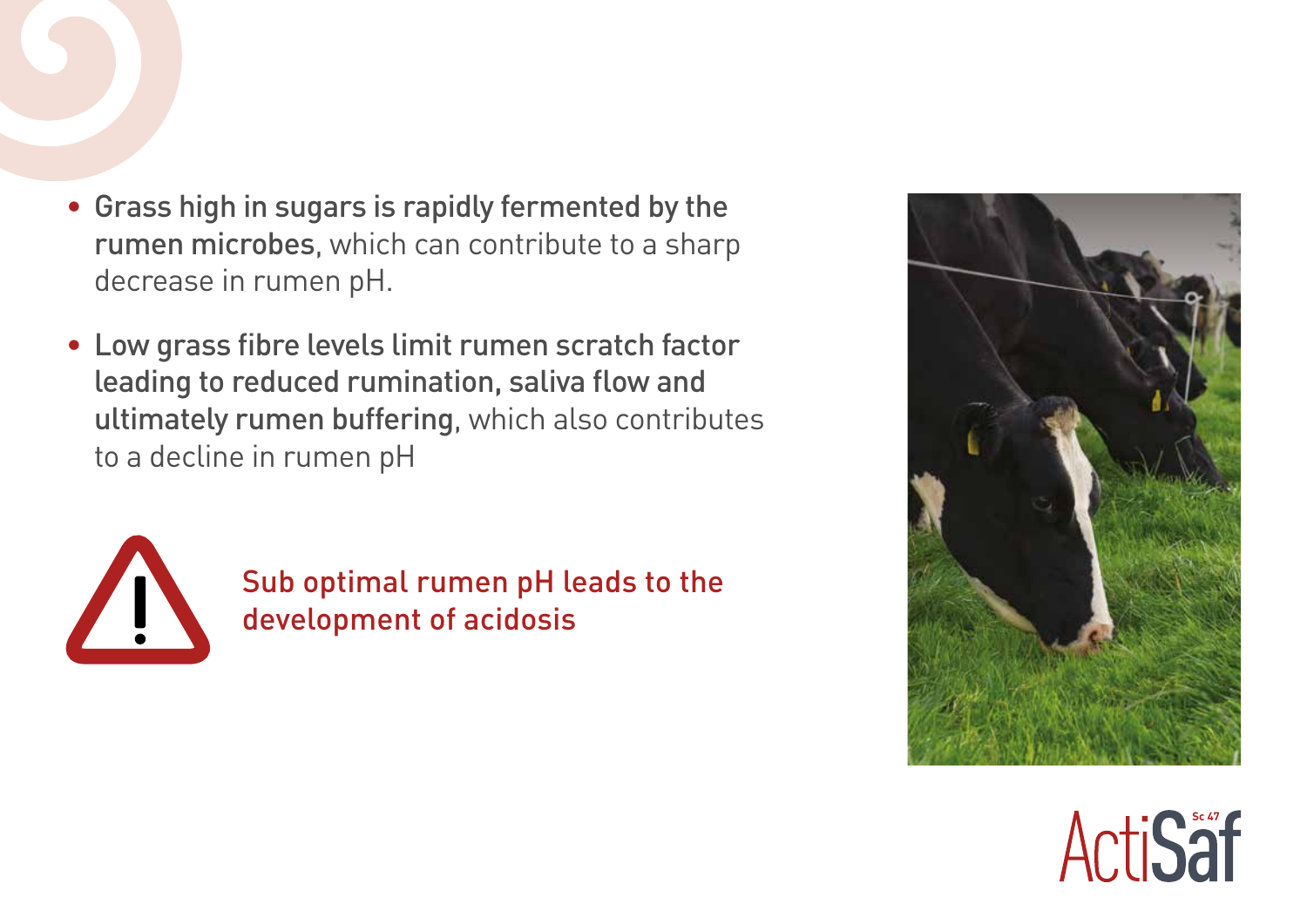# **Sub-Acute Rumen Acidosis (SARA) at grass**

- The rapid fermentation of grass high in sugars, with low effective fibre content causes lactic acid to build up in the rumen. This accumulation of lactic acid causes rumen pH to decrease and when it drops into the range of pH 6.0 down to 5.0 sub-acute rumen acidosis, more commonly termed SARA, develops.
- SARA is a common occurrence at grass where rumen pH dips below pH 6.0 for a prolonged period of time after the ingestion of leafy grass, thereby killing fibre- and starch-digesting bacteria, which has the knock-on effect of reducing feed digestion and energy output from the rumen.

![](_page_11_Figure_3.jpeg)

![](_page_11_Picture_4.jpeg)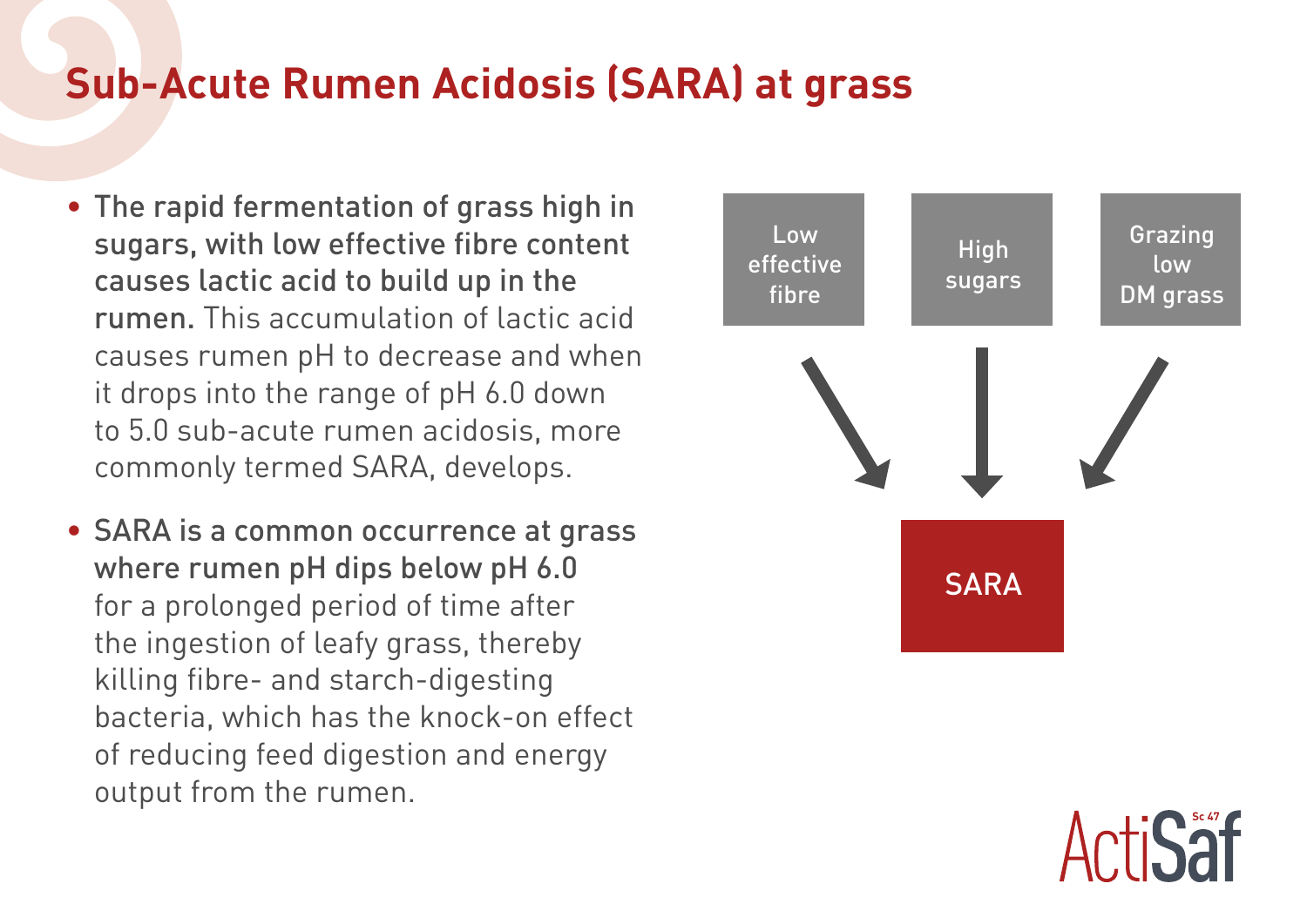# **Supporting published trial work**

Trial work carried out by Wales et al. 2001

- Dairy cows grazing 15.6kg DM of a ryegrass and clover sward were found to have a mean rumen pH of 5.9.
- At a pH of 6.4 the rumen bacteria digest about 55% of the fibre, whereas at a pH of 5.6 this falls to around 35%.

![](_page_12_Figure_4.jpeg)

![](_page_12_Picture_5.jpeg)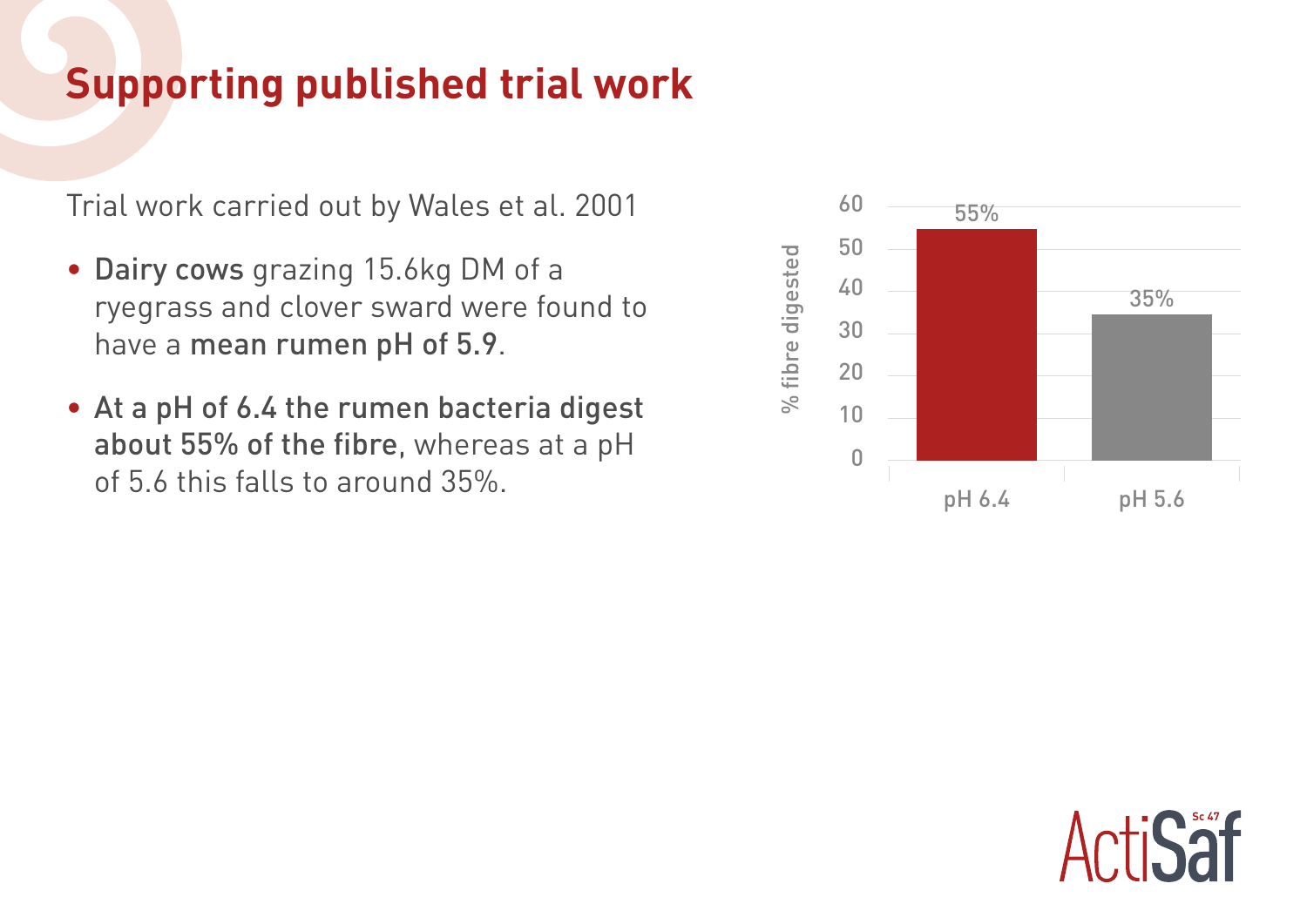# **Supporting published trial work**

In a study conducted at UCD in 2006 on 12 spring calving herds at grass:

- 11% of cows had a rumen pH of less than 5.5 (SARA)
- 53% of cows had a rumen pH less than 5.8 - too low for optimal feed digestion and intake

These cows were fed grazed grass, containing sugar levels in the range of 10.1-12.7% and cows fed less than 2kg of concentrate/cow/day.

![](_page_13_Picture_5.jpeg)

![](_page_13_Picture_6.jpeg)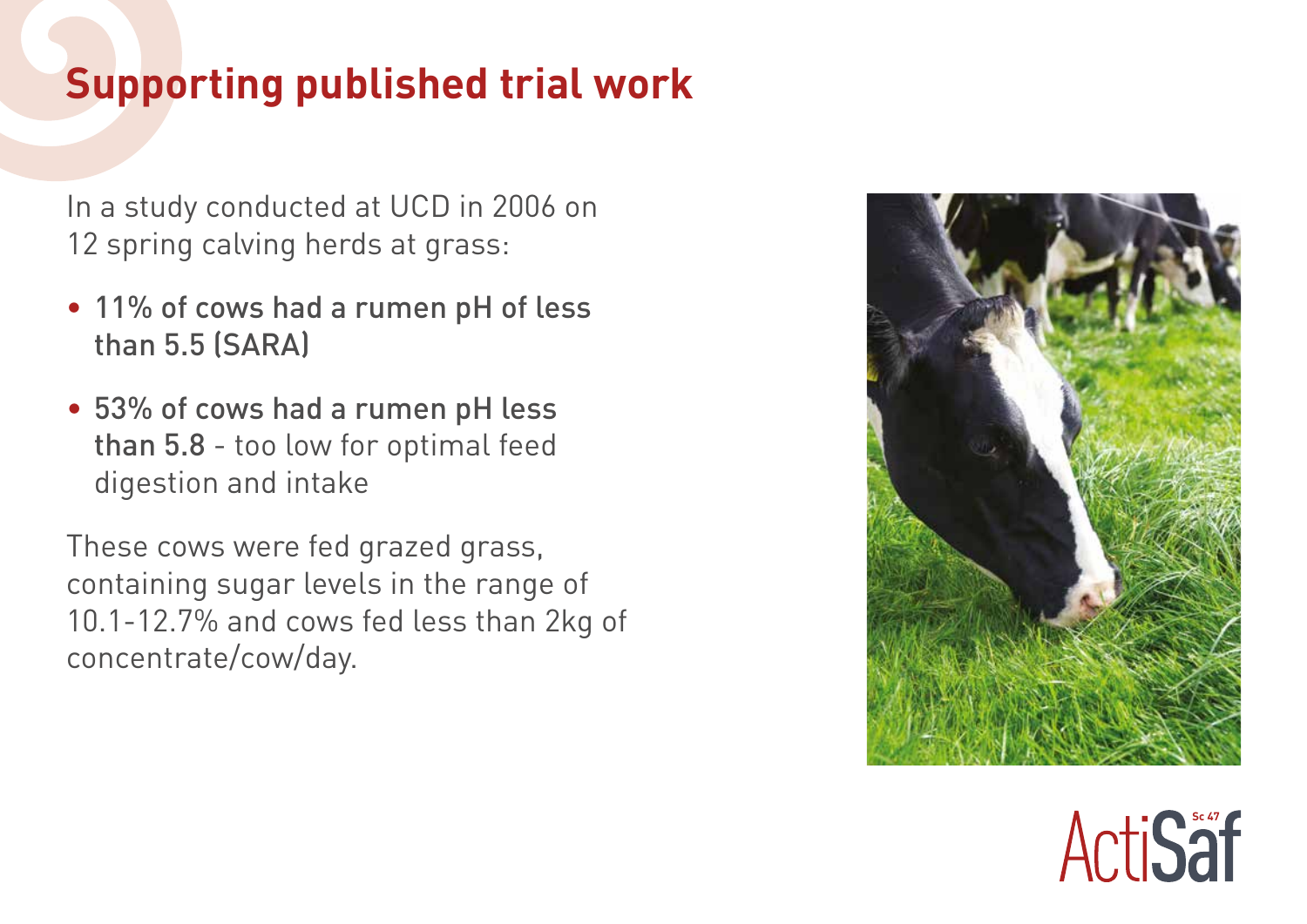### **SARA and associated issues...**

![](_page_14_Figure_1.jpeg)

ActiSaf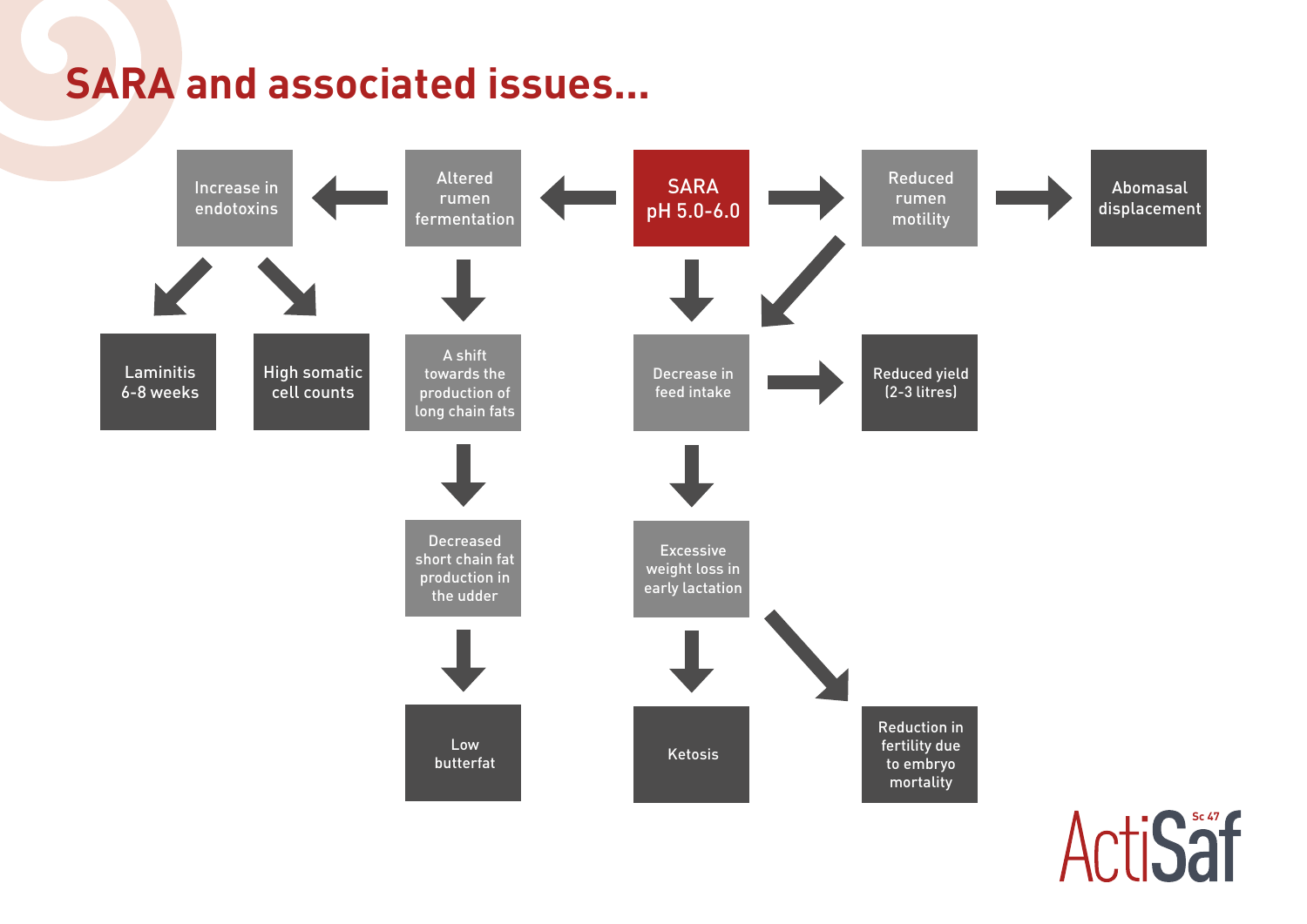### **How does Actisaf work in the rumen?**

- The rumen is continually challenged by oxygen. Oxygen, while it is there, is toxic to the bacteria in the rumen
- Actisaf is a live yeast that uses up oxygen, enhancing the rumen environment
	- The removal of O2 from the rumen results in the growth of fibre-digesting bacteria and lactate-utilising bacteria, increasing feed digestion and stabilising rumen pH, which prevents SARA from developing
	- The removal of O2 increases the hydrogen concentration in the rumen, which then reacts with lactate to produce propionate, a volatile fatty acid (VFA) that optimises milk yield and lean meat production
	- Actisaf also increases ammonia utilisation by the rumen microbes, which increases microbial protein production
	- Five grams of Actisaf has been proven to have the equivalent buffering effect of 150 grams of sodium bicarbonate, thereby stabilising rumen pH.

![](_page_15_Picture_7.jpeg)

Acti**Saf**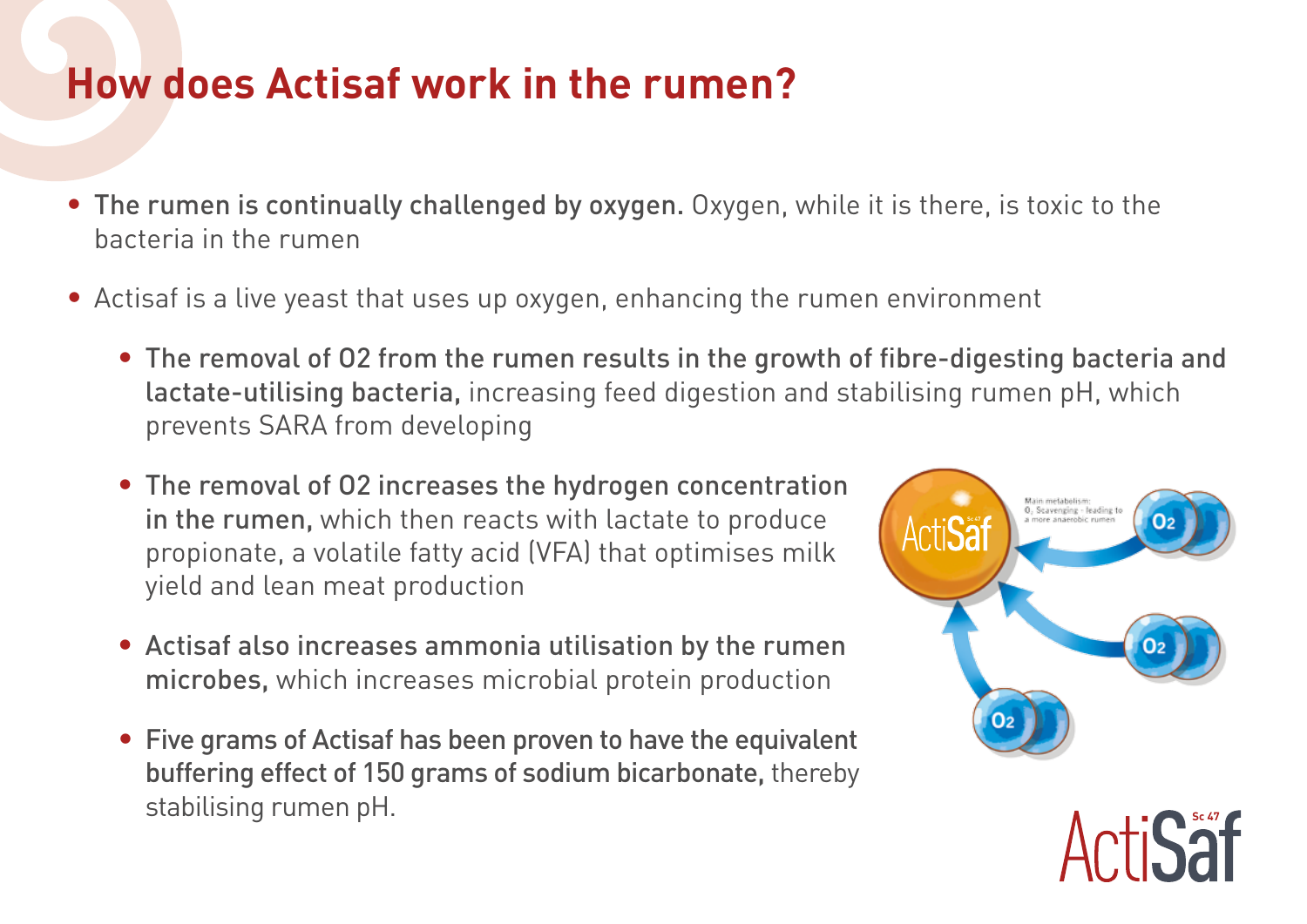# **Identifying SARA at grass...**

• Low butterfats at grass are indicative of sub-acute rumen acidosis. Rule of thumb: if a Holstein has a butterfat percentage of less than 3.6 and a Jersey less than 5.0 it is worth investigating further.

Further indicators of SARA at grass:

- If greater than 10% of the herd have a higher milk protein than milk fat.
- A rapid fall in fat percentage of 0.3%-0.5% occurs in a week.
- A sudden fall in milk protein of greater than 0.3% occurs in a week.
- A fat to protein ratio of less than or equal to 1.1 to 1
- Review average bulk milk samples with caution. Individual milk records can highlight the range of butterfat percentages across the herd.

![](_page_16_Picture_8.jpeg)

Individual milk recording can help to identify the range of butterfat levels in the herd

![](_page_16_Picture_10.jpeg)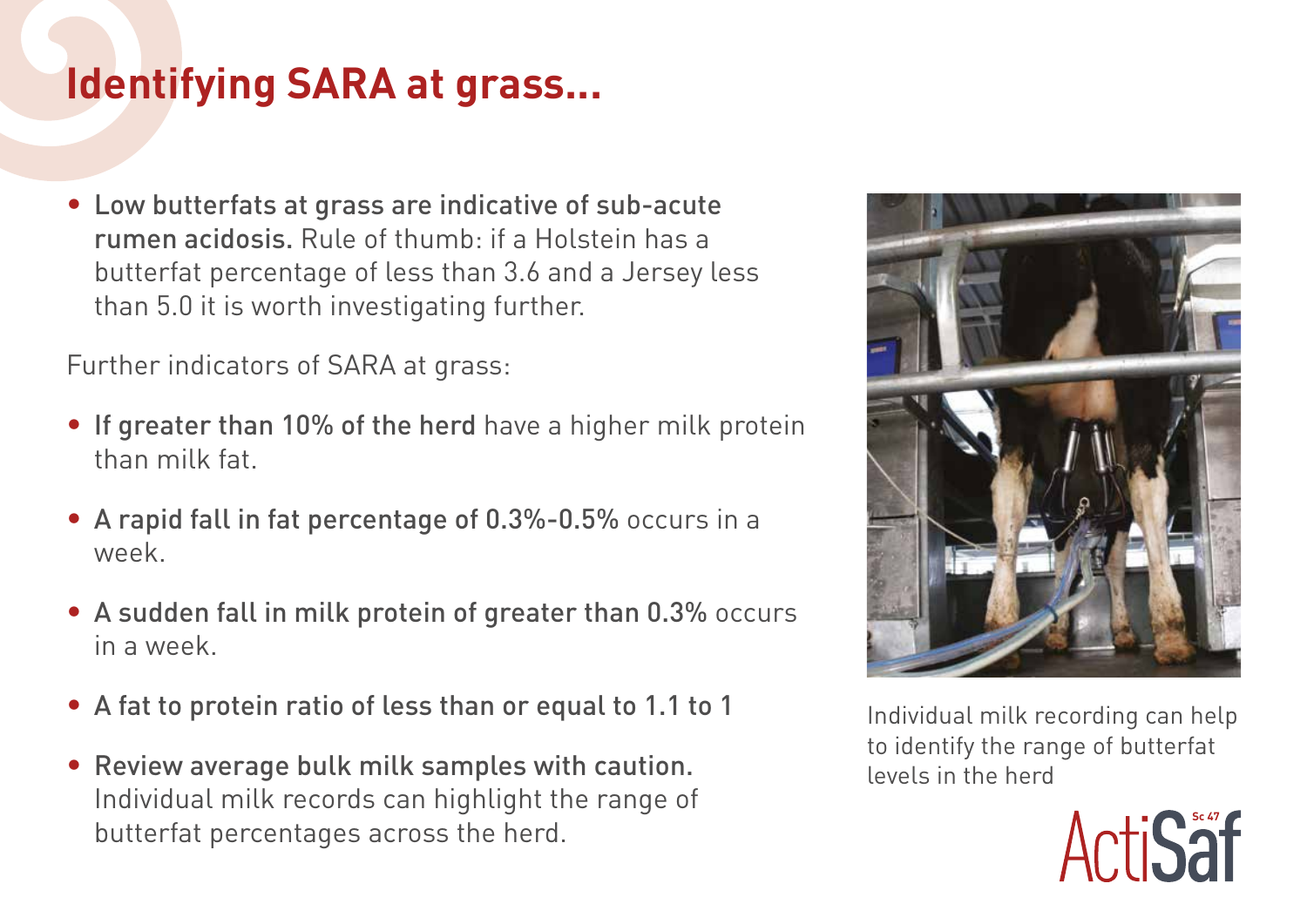### **Identifying SARA at grass - what is the cow telling you?**

![](_page_17_Picture_1.jpeg)

Observe rumen fill 3-4 hours after milking - SARA will reduce the digestive ability of the rumen microbes, reducing feed intakes

![](_page_17_Picture_3.jpeg)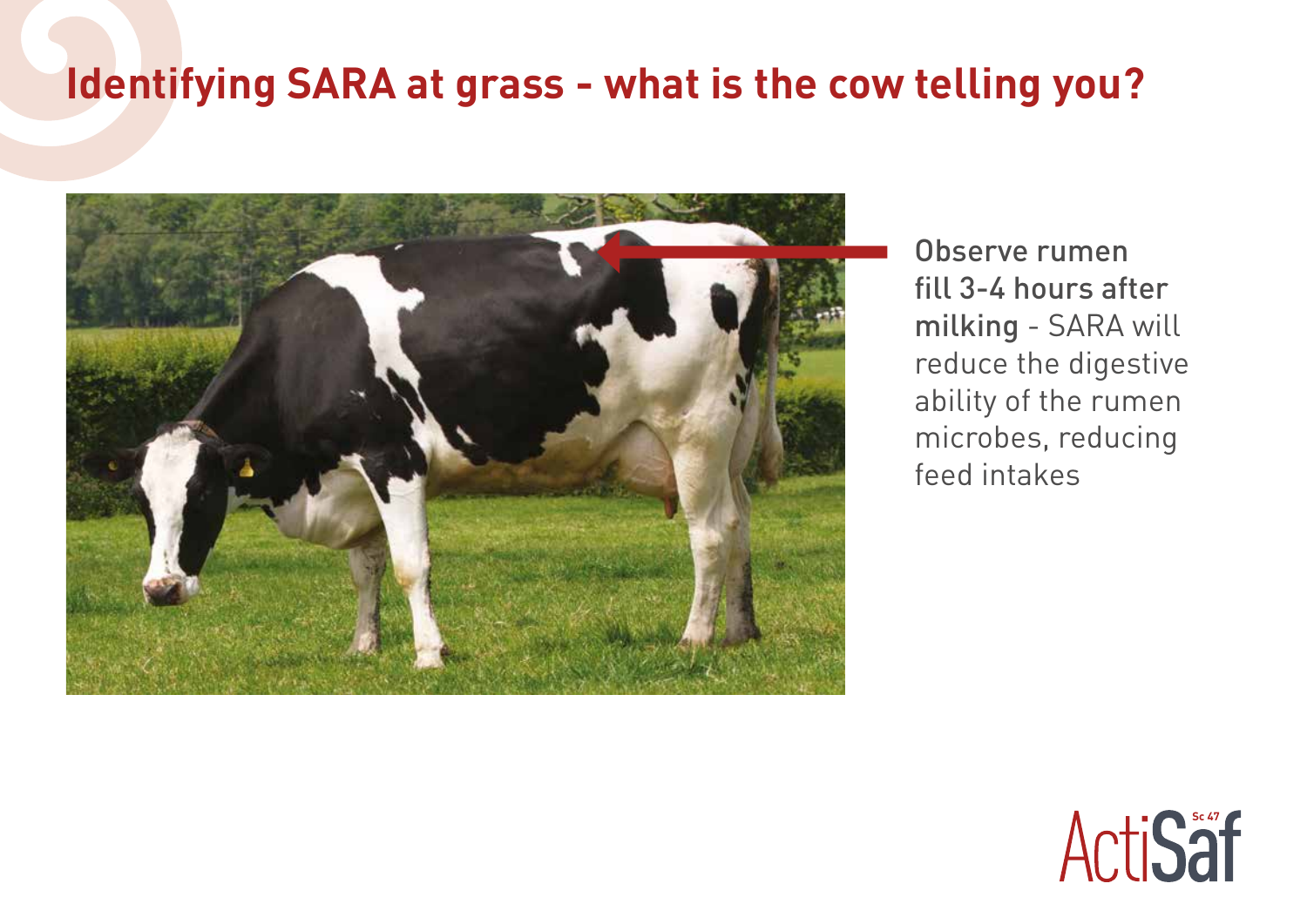### **Identifying SARA at grass - dung**

![](_page_18_Picture_1.jpeg)

Normal dung, indicative of normal rumen fermentation pattern

![](_page_18_Picture_3.jpeg)

Gas bubbles and loose dung, indicative of excess lactic acid production in the rumen

![](_page_18_Picture_5.jpeg)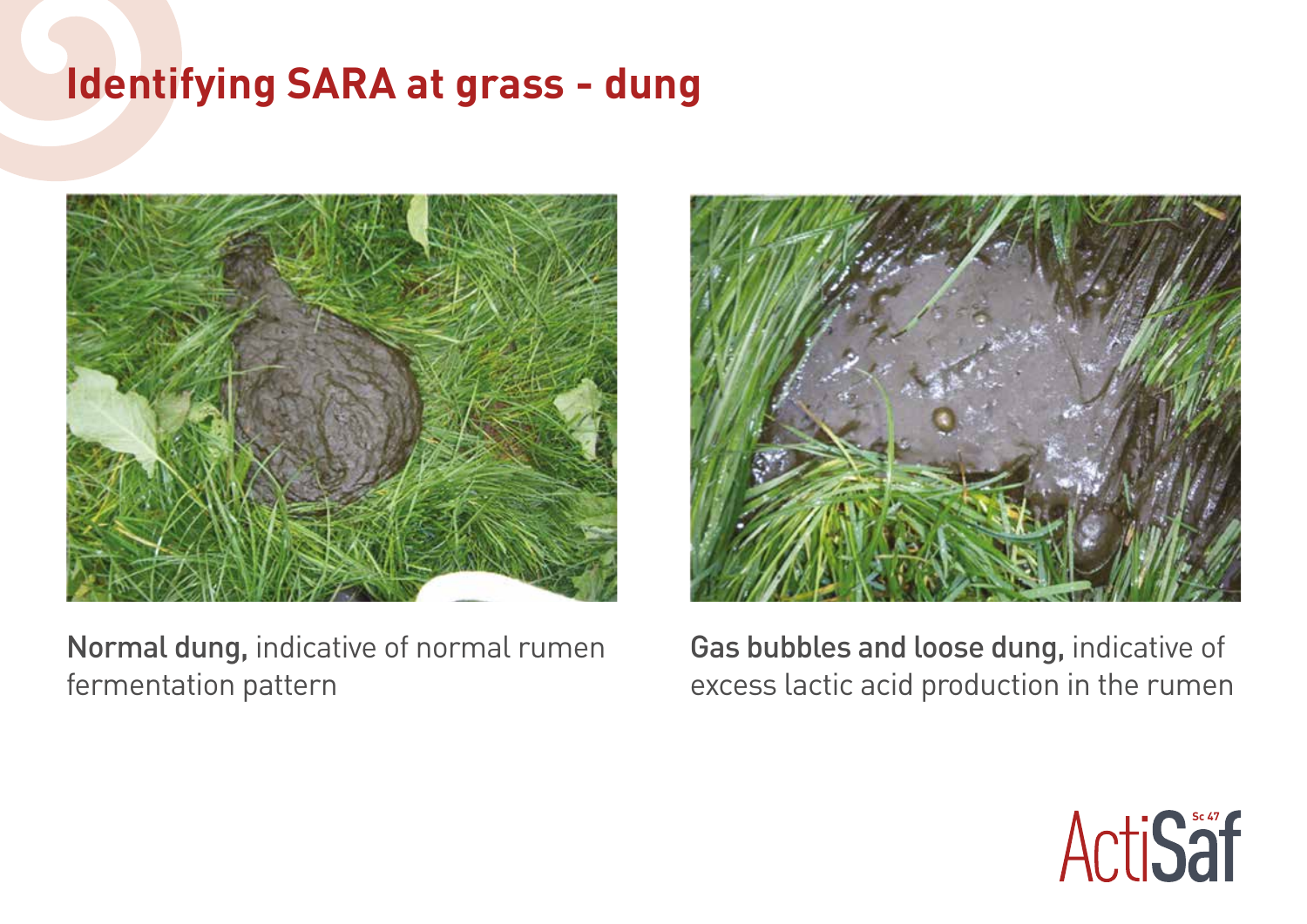#### **Identifying SARA at grass - ruminating**

![](_page_19_Picture_1.jpeg)

Aim for more than 65% of the herd to be ruminating at any one time. A content cow, chewing the cud, is indicative of good rumen health and function

![](_page_19_Picture_3.jpeg)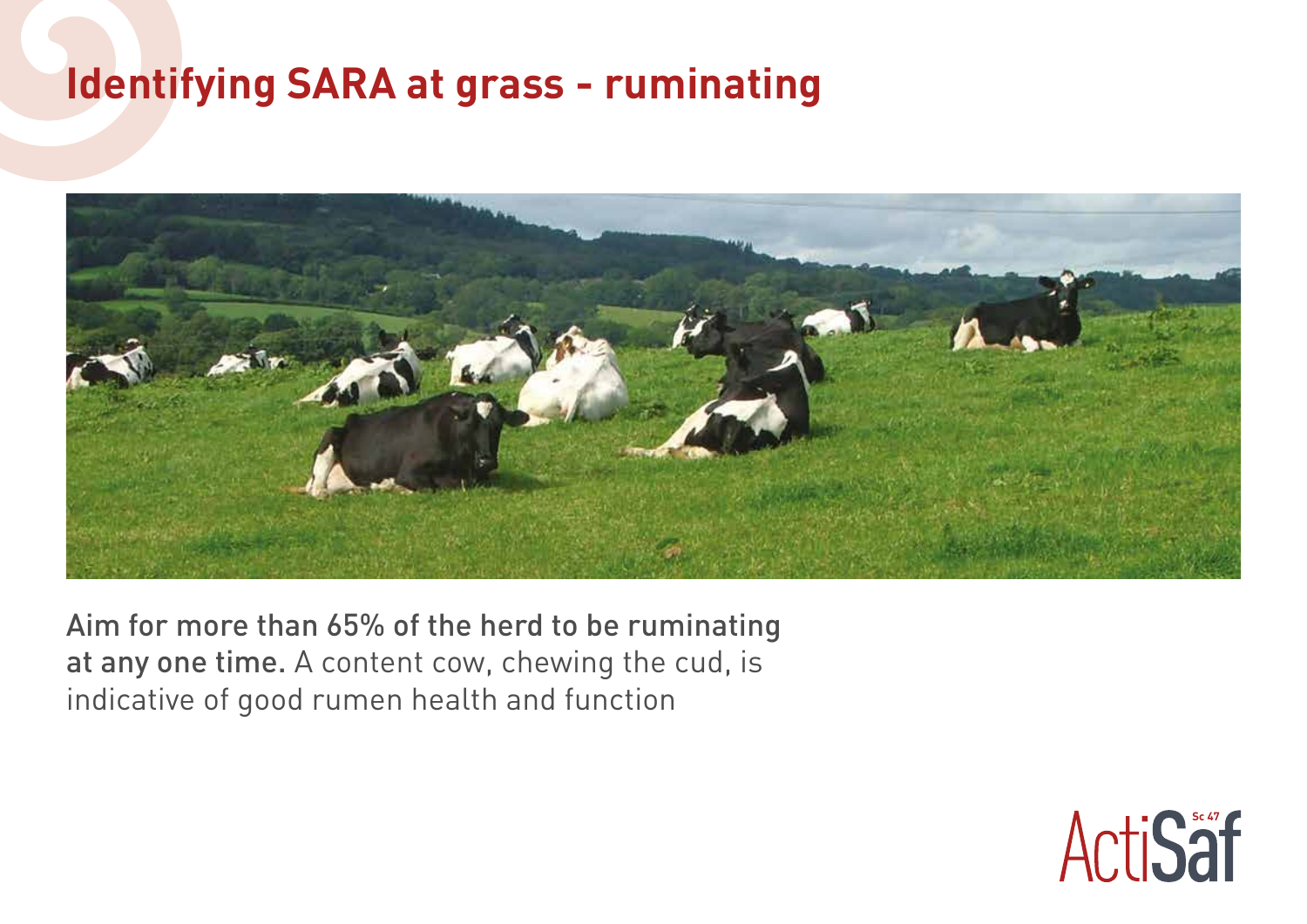#### **Summary**

- SARA is just as likely to occur when grazing high quality grass as when feeding energy-dense winter rations
- If butterfat levels fall, or butterfat falls below protein level then this is a warning sign
- Look our for other warning signs such as loose, bubbly dung and poor rumination
- Actisaf fed in conjunction with grazing swards replicates the effect of including structural fibre in the diet.

![](_page_20_Picture_5.jpeg)